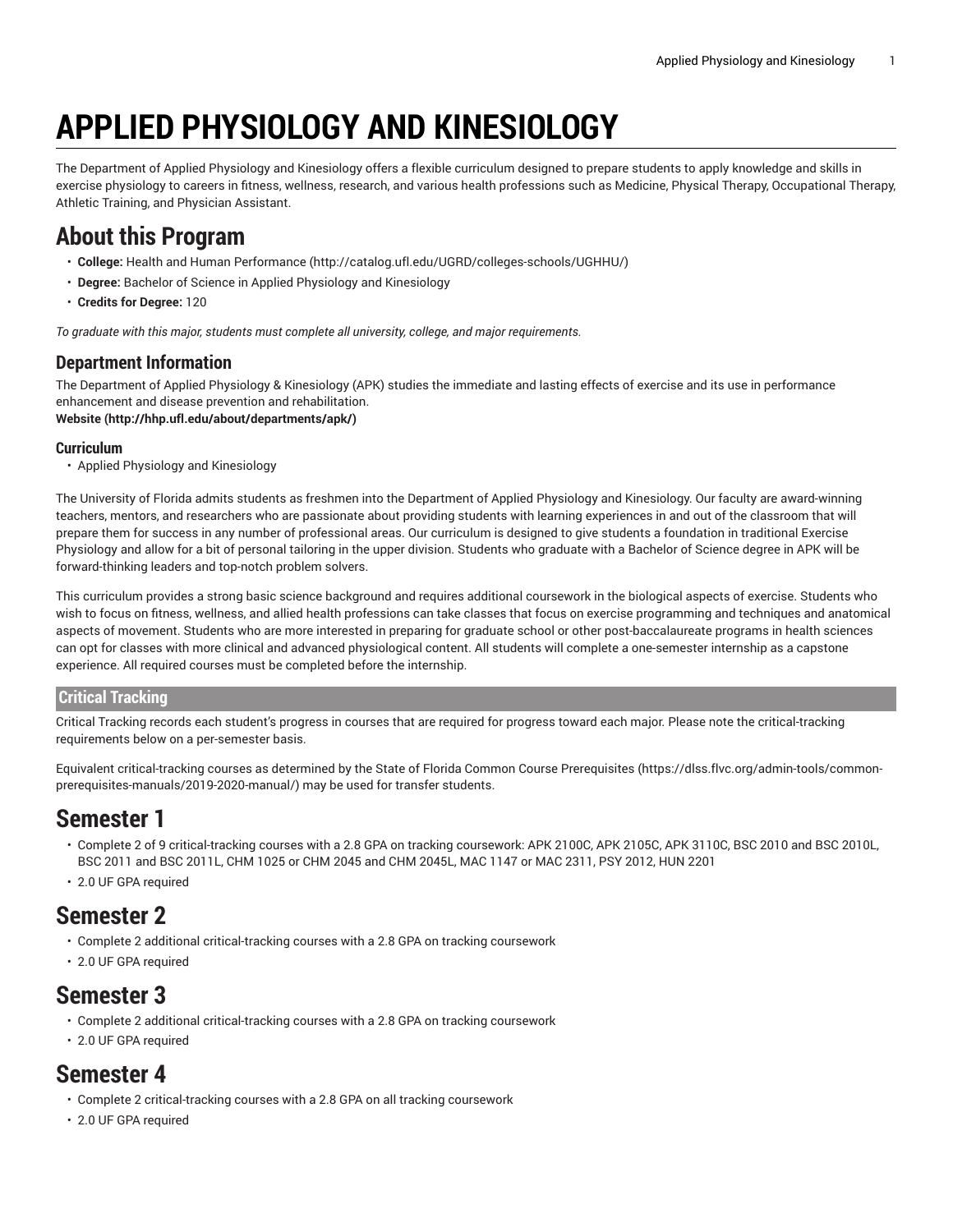### **Semester 5**

- Complete all 9 critical-tracking courses with a 2.8 GPA on all tracking coursework
- Complete 2 APK 3XXX or APK 4XXX courses
- 2.0 UF GPA required

### **Semester 6**

- Complete 4 APK 3XXX or APK 4XXX courses
- 2.0 UF GPA required

### **Semester 7**

- Complete all remaining APK 3XXX or APK 4XXX courses, excluding APK 4940C
- 2.0 UF GPA required

### **Semester 8**

- Complete APK 4940C
- 2.0 UF GPA required

#### **Model Semester Plan**

To remain on track, students must complete the appropriate critical-tracking courses, which appear in bold. These courses must be completed by the terms as listed above in the Critical Tracking criteria.

This semester plan represents an example progression through the major. Actual courses and course order may be different depending on the student's *academic record and scheduling availability of courses. Prerequisites still apply.*

| Course                                                      | <b>Title</b>                                                                                                               | <b>Credits</b>  |
|-------------------------------------------------------------|----------------------------------------------------------------------------------------------------------------------------|-----------------|
| <b>Semester One</b>                                         |                                                                                                                            |                 |
| Quest 1 (Gen Ed Humanities)                                 |                                                                                                                            | 3               |
| Select one:                                                 |                                                                                                                            | $2 - 4$         |
| CHM 1025                                                    | Introduction to Chemistry (Critical Tracking)                                                                              |                 |
| <b>CHM 2045</b>                                             | <b>General Chemistry 1</b>                                                                                                 |                 |
| & 2045L                                                     | and General Chemistry 1 Laboratory (Critical Tracking; State Core Gen Ed Physical Sciences)                                |                 |
| <b>MAC 1147</b>                                             | Precalculus Algebra and Trigonometry (Critical Tracking; State Core Gen Ed Mathematics)                                    | 4               |
| or MAC 2311                                                 | or Analytic Geometry and Calculus 1                                                                                        |                 |
|                                                             | State Core Gen Ed Composition (http://catalog.ufl.edu/UGRD/academic-programs/general-education/#genedcoursestext); Writing | 3               |
| Requirement                                                 |                                                                                                                            |                 |
| State Core Gen Ed Humanities with International/Diversity   |                                                                                                                            | 3               |
|                                                             | <b>Credits</b>                                                                                                             | $15 - 17$       |
| <b>Semester Two</b>                                         |                                                                                                                            |                 |
| Quest 2 (Gen Ed Social and Behavioral Sciences)             |                                                                                                                            | 3               |
| <b>HUN 2201</b>                                             | Fundamentals of Human Nutrition (Critical Tracking)                                                                        | 3               |
| <b>PSY 2012</b>                                             | General Psychology (Critical Tracking; State Core Gen Ed Social and Behavioral Sciences)                                   | 3               |
| <b>STA 2023</b>                                             | Introduction to Statistics 1 (Gen Ed Mathematics)                                                                          | 3               |
| Gen Ed Composition; Writing Requirement                     |                                                                                                                            | 3               |
|                                                             | <b>Credits</b>                                                                                                             | $\overline{15}$ |
| <b>Semester Three</b>                                       |                                                                                                                            |                 |
| AEC 3030C                                                   | Effective Oral Communication (recommended; or elective)                                                                    | 3               |
| or SPC 2608                                                 | or Introduction to Public Speaking                                                                                         |                 |
| <b>APK 2100C</b>                                            | Applied Human Anatomy with Laboratory (Critical Tracking; Gen Ed Biological Sciences)                                      | 4               |
| <b>BSC 2010</b>                                             | Integrated Principles of Biology 1                                                                                         | 4               |
| & 2010L                                                     | and Integrated Principles of Biology Laboratory 1 (Critical Tracking; State Core Gen Ed                                    |                 |
|                                                             | <b>Biological Sciences)</b>                                                                                                |                 |
| Elective (Writing Requirement with International/Diversity) |                                                                                                                            | 3               |
|                                                             | <b>Credits</b>                                                                                                             | $\overline{14}$ |
| <b>Semester Four</b>                                        |                                                                                                                            |                 |
| <b>APK 2105C</b>                                            | Applied Human Physiology with Laboratory (Critical Tracking; Gen Ed Biological Sciences)                                   | 4               |
| <b>BSC 2011</b>                                             | Integrated Principles of Biology 2                                                                                         | 4               |
| & 2011L                                                     | and Integrated Principles of Biology Laboratory 2 (Critical Tracking; Gen Ed Biological<br>Sciences)                       |                 |
| Electives (Writing Requirement)                             |                                                                                                                            | $5-6$           |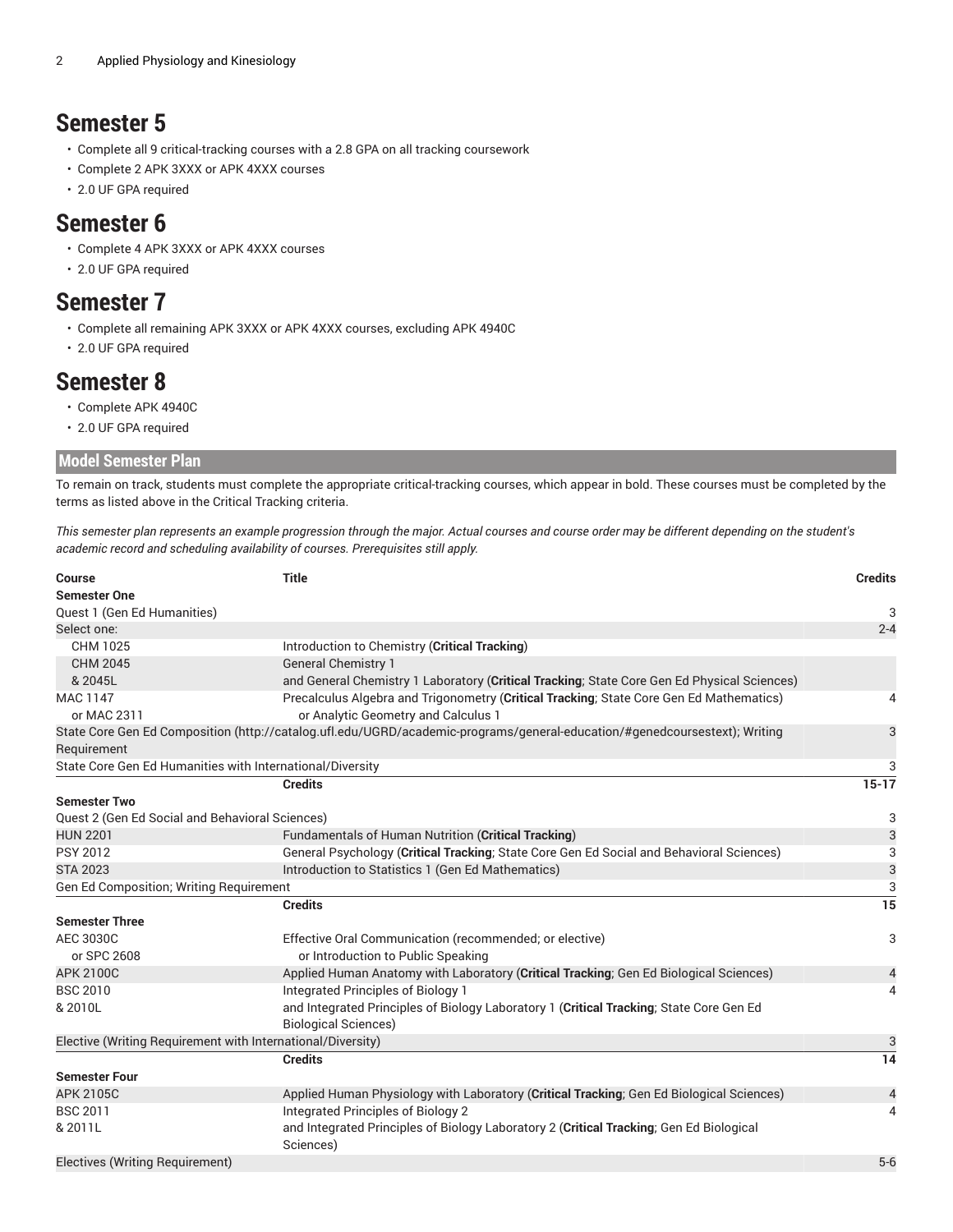| Elective              |                                                                           | 3         |
|-----------------------|---------------------------------------------------------------------------|-----------|
|                       | <b>Credits</b>                                                            | $16 - 17$ |
| <b>Semester Five</b>  |                                                                           |           |
| APK 3110C             | Physiology of Exercise and Training (Critical Tracking)                   | 3         |
| APK 3200              | Motor Learning (Critical Tracking)                                        | 3         |
| APK 3400              | Introduction to Sport Psychology (Critical Tracking)                      | 3         |
| or APK 3405           | or Exercise Psychology                                                    |           |
| <b>ATR 2010C</b>      | Prevention and Care of Athletic Injuries                                  | 3         |
| PHY 2053              | Physics 1                                                                 | 4         |
|                       | <b>Credits</b>                                                            | 16        |
| <b>Semester Six</b>   |                                                                           |           |
| <b>APK 3220C</b>      | Biomechanical Basis of Movement (Critical Tracking)                       | 3         |
| APK 4112              | Advanced Exercise Physiology (Critical Tracking)                          | 3         |
| or APK 3113C          | or Principles of Strength and Conditioning                                |           |
| APK 4115              | Neuromuscular Aspects of Exercise (Critical Tracking)                     | 3         |
| APK 4050              | <b>Research Methods (Critical Tracking)</b>                               | 3         |
| Approved electives    |                                                                           | 5         |
|                       | <b>Credits</b>                                                            | 17        |
| <b>Semester Seven</b> |                                                                           |           |
| APK 4120              | Clinical Exercise Physiology (Critical Tracking)                          | 3         |
| or APK 4103C          | or Kinetic Anatomy                                                        |           |
| <b>APK 4125C</b>      | Physical Fitness Assessment and Exercise Prescription (Critical Tracking) | 3         |
| APK 4144              | Movement Neuroscience (Critical Tracking)                                 | 3         |
| Approved electives    |                                                                           | 6         |
|                       | <b>Credits</b>                                                            | 15        |
| <b>Semester Eight</b> |                                                                           |           |
| <b>APK 4940C</b>      | Internship (Critical Tracking)                                            | 12        |
|                       | <b>Credits</b>                                                            | 12        |
|                       | <b>Total Credits</b>                                                      | 120       |
|                       |                                                                           |           |

### **Academic Learning Compact**

The Bachelor of Science in Applied Physiology and Kinesiology offers specializations in exercise physiology and in fitness/wellness. Students will gain extensive understanding of the anatomical, physiological and psychological bases and consequences of human movement. Students will explore the relationship between physical activity and health and learn how to prevent and treat athletic injuries.

# **Before Graduating Students Must**

- Pass a comprehensive critique performed by an approved professional in the field of applied physiology and kinesiology and as determined by the department's grading rubric.
- Complete requirements for the baccalaureate degree, as determined by faculty.

# **Students in the Major Will Learn to**

### **Student Learning Outcomes (SLOs)**

#### **Content**

- 1. Integrate principles and methods of math, social sciences and arts and humanities to applied physiology and kinesiology, wellness and/or fitness environments.
- 2. Identify and relate the nomenclature, structures and locations of components of human anatomy to health, disease and physical activity.
- 3. Identify, examine and explain physiological mechanisms of homeostasis at various levels of an organism (i.e., cells, tissues, organs, systems).
- 4. Investigate and explain the effects of physical activity on psychological health as well as the perspectives used to enhance adherence to healthier lifestyles.
- 5. Identify and explain the acute and chronic anatomical and physiological adaptations to exercise, training and physical activity.

#### **Critical Thinking**

6. Select and utilize the appropriate scientific principles when assessing the health and fitness of an individual and prescribing physical activity based on those assessments.